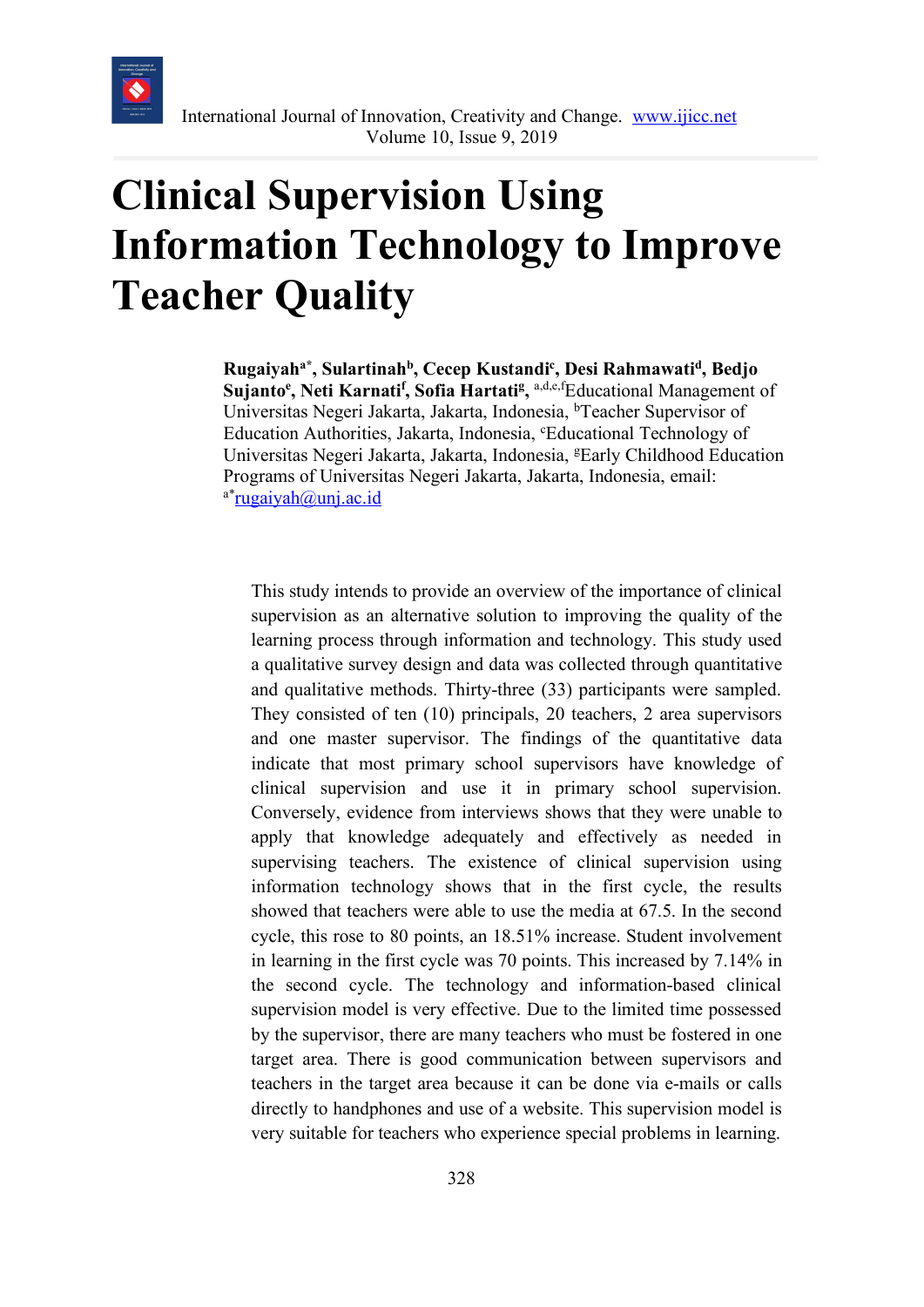

**Key words:** *clinical supervision, information technology, teacher quality.*

#### **Introduction**

Teachers play a central role as the adapters and implementers of digital materials. Some have been in the vanguard of experimentation with new technology (Puttick, Drayton, & Karp, 2015). That's why teachers need to develop their competence. They can then effectively facilitate students' use of simulations, digital labs and educational games to support curricular goals as well as differentiated learning (Honey & Hilton, 2011). To improve their competence and effective teaching, schools need supervisors to upgrade teachers' professionalism. One of the ways to improve supervisors' knowledge and use of clinical supervision is to promote teachers in basic schools (Sarfo, Frederick Kwaku. & Cudjoe, Benjamin., 2016). School supervisors, as professional supervisors, must always supervise the implementation of activities. This process includes academic supervision and managerial supervision in their target areas. The supervision process at the school was perceived by both teachers and supervisors as serving most of its purposes. However, it was perceived as being cumbersome to the point of needing improvement (Nabhani, Bahous, Rima., & Sabra, 2015). One form of supervision that was the spearhead of the success of education was academic supervision relating to the aspects of guidance, monitoring, assessment and professional training of teachers in carrying out their primary tasks. Teachers, as the spearheads in the implementation of education in schools, have an essential role in achieving the quality of education in schools.

As we knew, Cogan explained that the central objective of the process of clinical supervision is to help develop a teacher who is professionally responsible and analyses his/her own performance. They must be ready to open up to others and also be self-directing (Sarfo, Frederick Kwaku. & Cudjoe, Benjamin., 2016). This concerns the role of supervisors to carry out their main tasks through assessing, fostering, monitoring and training teachers in the target area. Supervision is carried out in order to improve learning activities. In general, the supervision carried out at this time appears as the initiative of the principal or supervisor, not the teacher. This research is based on that of Moswela and Mphale about barriers to clinical supervision practices in Botswana's schools (Moswela & Mphale, 2015). Clinical supervision needs to be a designated and binding role to those in senior posts in schools. Today, the supervision of teachers remains an option and is not mandatory in schools (Moswela, Bernard., 2010). Ideally, efforts to improve learning activities come from the teacher in question.

Clinical supervision is congruent. Teachers are not supervised by supervisors but collaboratively carry out continuous learning improvement activities in unlimited time. In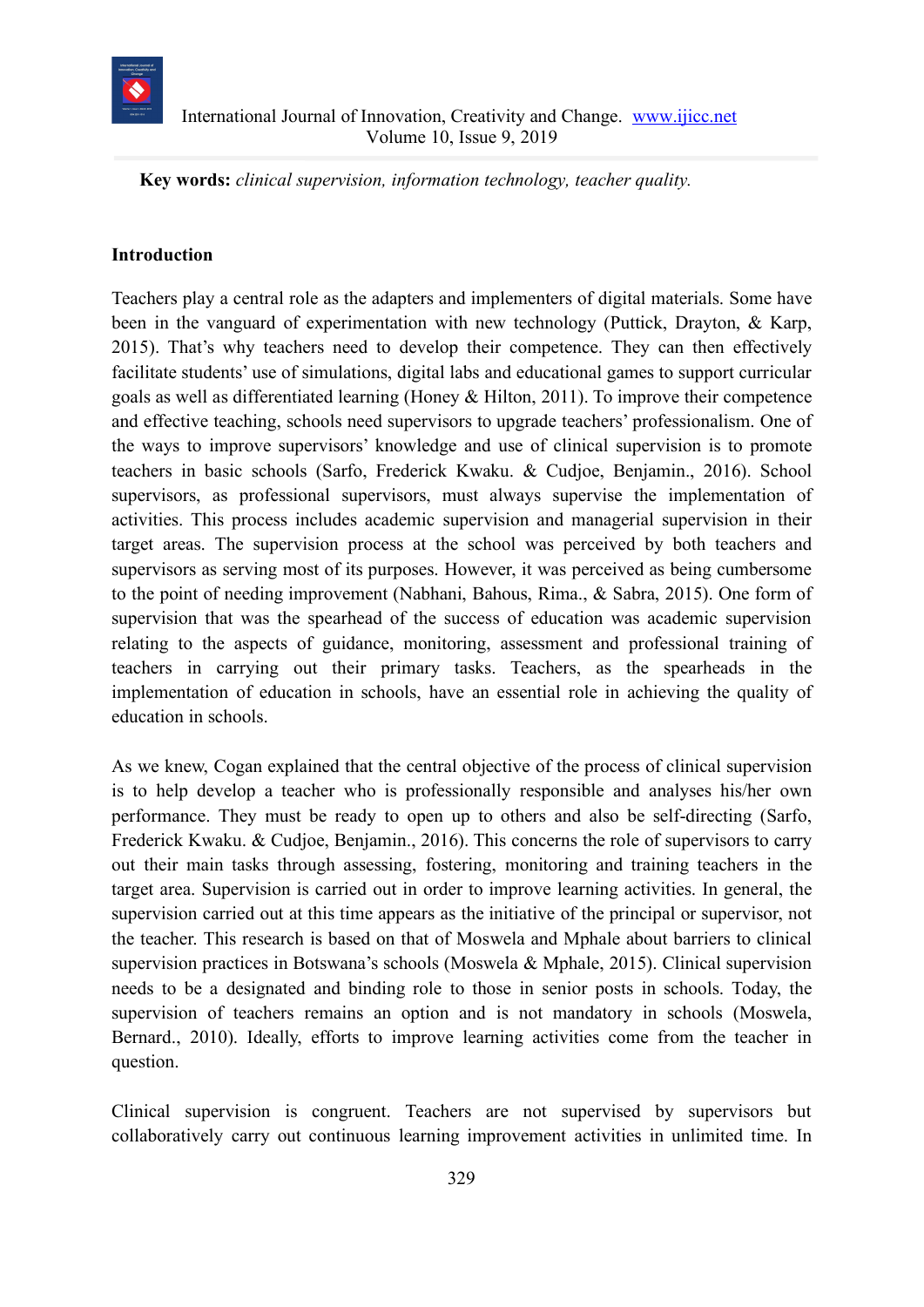

Jerusalem, the effectiveness of clinical supervision on teachers' professional technological development was analysed in a case study (Fteiha, Ahmad., & Abdawi, Noor., 2017). During this time, clinical supervision is not fully understood by teachers and supervisors. The teacher waits for their turn to supervise. The teacher should actively ask for help from the principal or supervisor for supervision. This should be done with the hope that after clinical supervision, the teacher can improve the quality of the learning process. In addition, the teacher helps to identify and analyse the problems that arise in the learning process. The research on supervision also affects the teaching performance of secondary school teachers (Veloo, Komuji, & Khalid, 2013). The use of information technology is increasingly sophisticated. Information technology is technology that can create and process data in a variety of ways. This may be done with computers, cell phones, cameras, etc. Information technology is used in everyday life and has even become a necessity. There is no exception to its use in the learning process.

Teachers can utilise information technology in clinical supervision. If a teacher uses the help of information technology in supervision, then a stage of strategic observation and analysis can use video recordings to incorporate the presence of supervisors in real time. At the same time, video recordings can be used in class. The teacher can teach with video recordings. The recordings can be analysed independently and be shown to the supervisor. They can then discuss the footage together in order to reach solutions to problems. This can facilitate teachers and supervisors in conducting clinical supervision. In addition, the teacher would not feel awkward when learning. Clinical supervision using this information technology can be done at any time without having to wait for a supervisor. Video recording activities can be done alternately among friends when other friends have no teaching assignments. This information technology-based clinical supervision is a breakthrough for supervisors in the implementation of supervision framework. Using technology helps teachers to enhance clinical supervision and training (Rousmaniere, Tony., 2014).

According to Nurfatah & Nur Rahmad, technical assistance is provided to teachers as an ongoing capacity building effort (Nurfatah., & Rahmad, Nur., 2018). Clinical supervision is a means of guidance and coaching provided according to the needs of the teacher and carried out objectively, comprehensively (covering processes and results) and continuously (planned, gradual and continuous). A study by Sulivan and Glanz shows that clinical supervision has increased the quality of classroom teaching and learning (Sulivan, S., & Glanz, 2000). Clinical supervision is one of the special practices at the highest level of social work practices. This is because supervisors clinically prepare social workers for independent practice without further supervision (Openshaw, 2012). Clinical supervision is professional help that is given to teachers in order to enhance teaching competencies. It is focused on improving behaviour/skills in the process of learning to teach specifically. For example, how to control classes, how to motivate a child and the way using a scientific approach in the 2013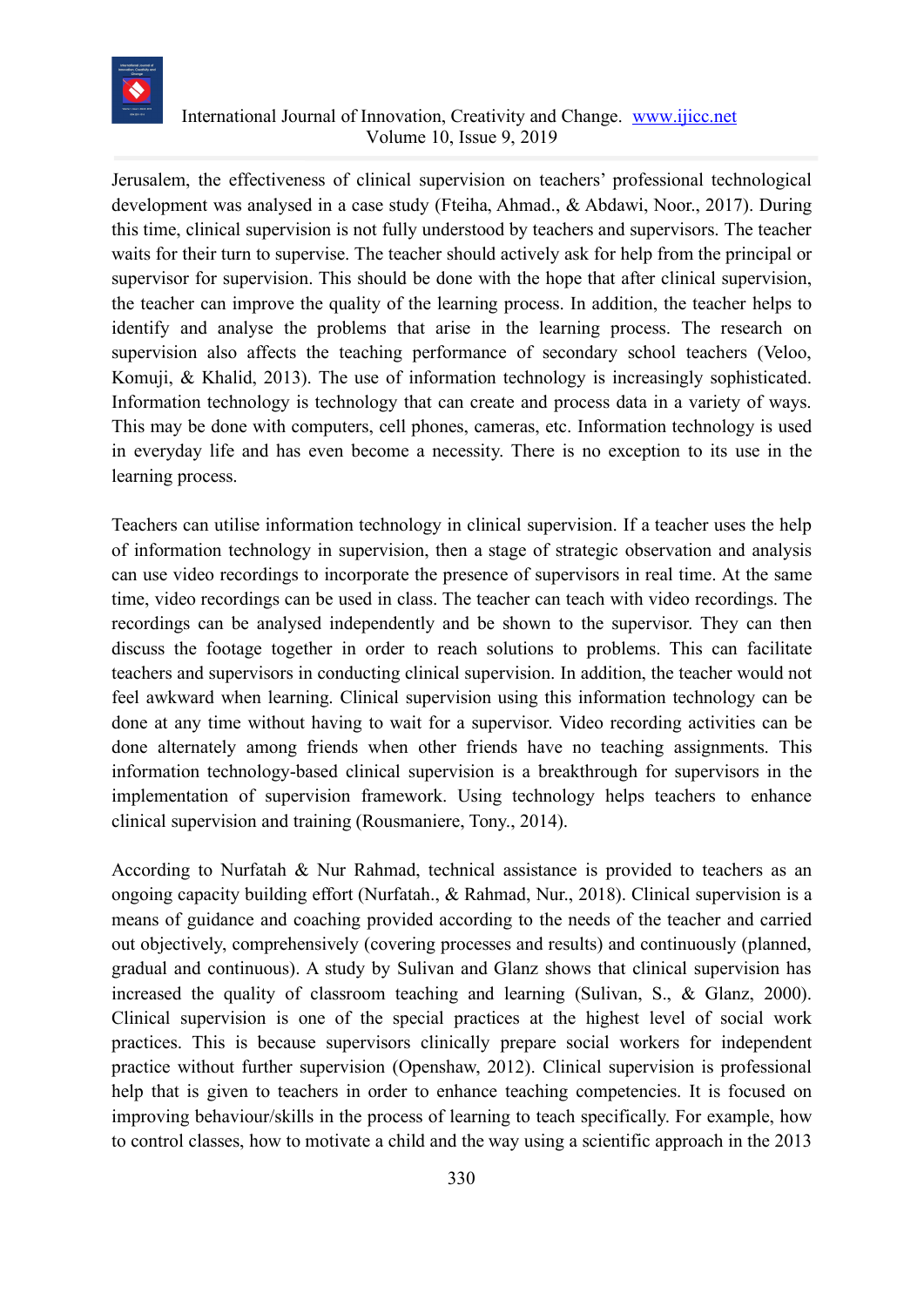

curriculum. This is because the 2013 curriculum has purposes, such as the development of the demands, needs and conditions relating to aspects of the community in educational output (Rudy, 2015). The research involves general stages of clinical supervision, such as planning conferences, classroom observation and feedback conferences. The implementation plan of learning must look at the situation, obstacles and conditions. This purpose of this research is to investigate clinical supervision that uses information technology. It can help the teacher to develop and improve their professionalism through joint planning, observation and feedback (14, pp. 191). The following stages are involved in the implementation of learning:

#### *Carrying out preliminary activities*

The purpose of the preliminary activity to prepare students ready psychologically and physically to follow the learning process. In preliminary activities consist of giving motivation and giving apperception.

## *Carrying out core activities*

Core activities carry out the learning process to achieve the necessary competencies and indicators that have been established in the learning implementation plan. Activities use an active student learning approach, types & ndash, kinds of learning models, techniques and learning methods that are tailored to the characteristics of students and subject matters. These include exploration, elaboration and confirmation.

#### *Carrying out closing activities*

Closing activities end learning but keep information in minds of the students. They facilitate students to reflect on learning activities by asking what lessons can be learned from today's learning process from both the material and the management of the class (lessons learned). They motivate students to make individual/group study summaries/conclusions. They inform students of the value gained during the learning process and determine follow-up activities in the form of remedial learning, enrichment programs, assignments, counselling services, etc.

According to the process of Ulu's study, the professional development program effected Turkish teachers by use of technological integration and fostering attitudes towards ICT (Information Communication and Technology) in education (Uslu, 2012). That's why information technology encompasses a broad range of terminology that covers all technical equipment that processes and delivers information to supporting learning. Teachers with positive attitudes towards information technology will tend to use information technology to help the learning process (Atkins, N. E., & Vasu, 2000). However, teachers who have a positive attitude towards information technology but assume that they do not have sufficient abilities to teach using information technology will not use information technology in learning (Ropp, M. M., 1999). Therefore, teachers' attitudes towards information technology and teachers' competencies regarding information technology are the dominant factors in the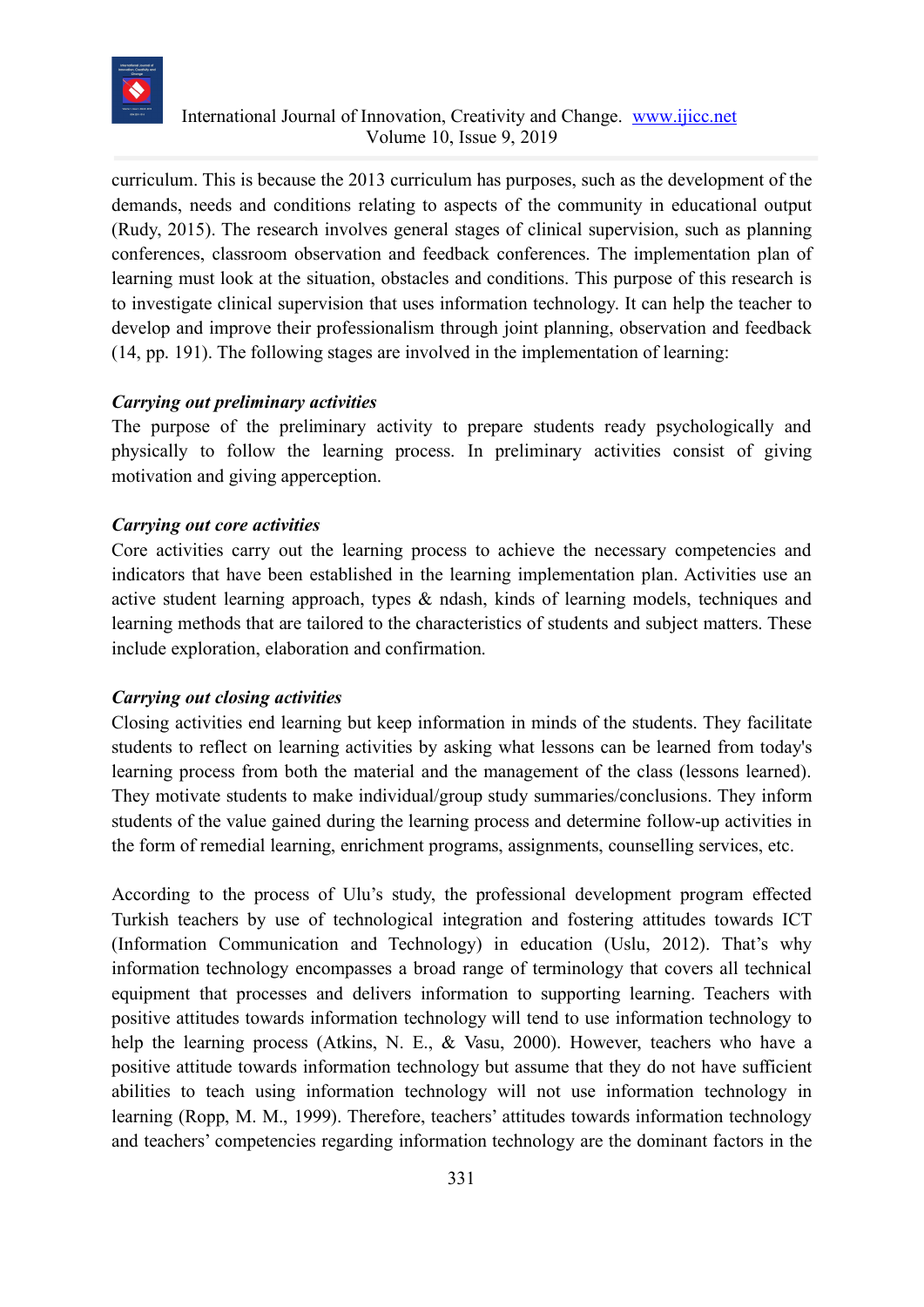

use of information technology in learning (Collis, B. A., Knezek, G. A., Lai, K. W., Miyashita, K. T., Pelgrum, W.J., Plomp, T., Sakamoto, T., 1996). According to Kelleher in Bingimlas (Bingimlas, Khalid Abdullah., 2009, p. 237), information technology cannot replace teachers who teach in class. However, information technology can provide a positive impetus to scientific learning. To improve the quality of national education, the government has made use of information technology concerning communication and self-development. It is an indicator of professional competence (Ministry of National Education, 2007). This is because the use of information technology in learning will provide a comprehensive learning resource for students.

# **Methodology**

Supervision of education activities is carried out in order to improve learning activities. Currently, the initiative to supervise generally comes from the principal or the supervisor, not the teacher. Ideally, an effort to improve learning activities comes from the teacher concerned, not from another party. Initiatives improve the teaching skills coming from the teacher. It is very important for these to developed. They are seeds that quickly develop into the enhancement of activity awareness-based teaching abilities. These things are at the core of the concept of clinical supervision. This research used the clinical supervision model of Baltacy (Goktalay, Baltacyi, et.al., 2014, p. 2). The concept developed was adopted from Acheson & Gall (Acheson, K.A., & Gall, M.D., 2003). They developed five stages of clinical supervision: 'The CSM cycle includes pre-conference, observation and data collection, data analysis and post-conference reflection stages." The five stages are shown in Figure 1.

#### **Figure 1**



*Clinical supervision model by Acheson & Gall*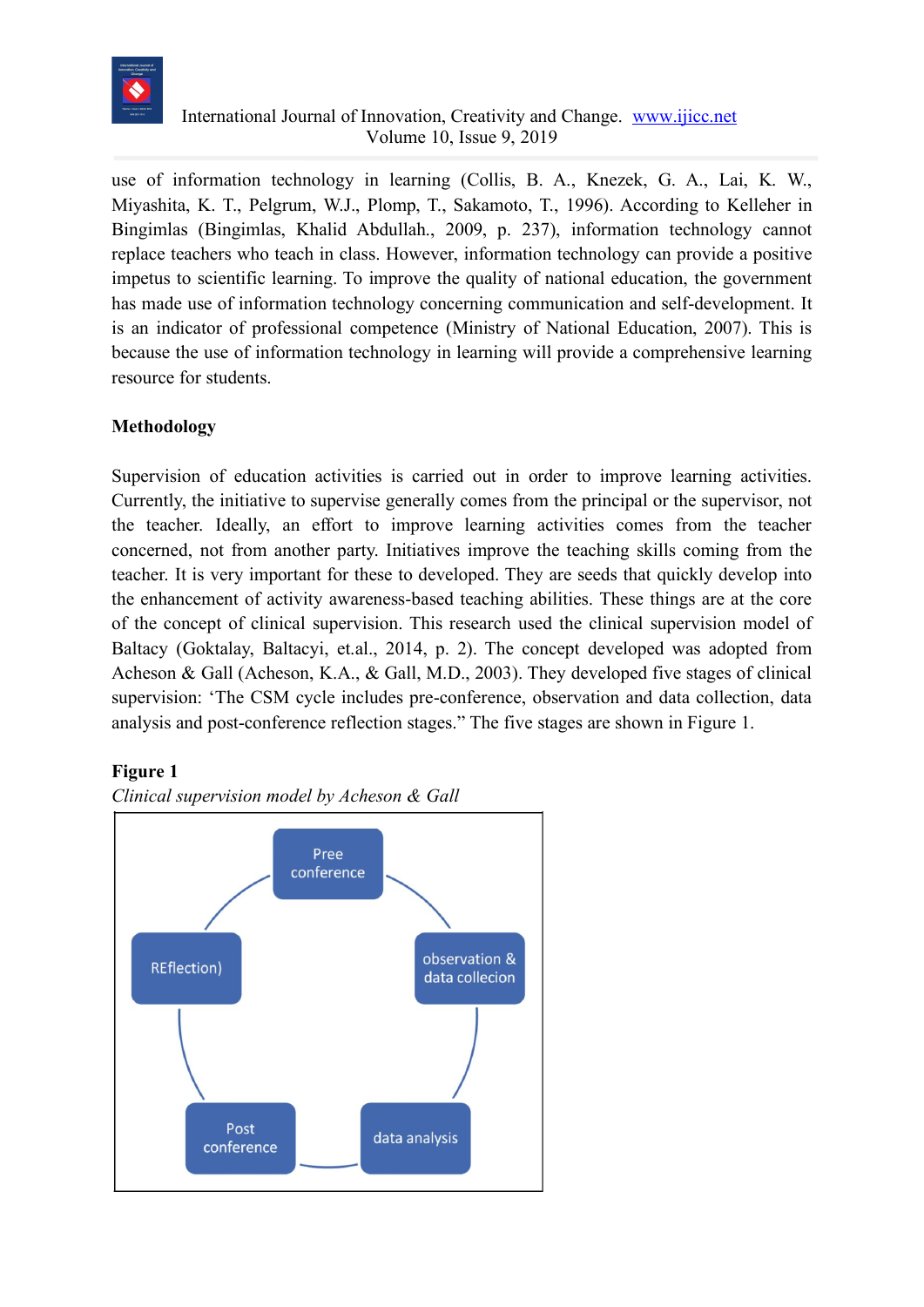

This research uses a mixed method developed by John Creswell (Creswell, 2017, p. 290). This study used a qualitative survey design and data was collected through quantitative and qualitative methods. 33 participants were sampled consisting of 10 principals, 20 teachers, 2 area supervisors and one master supervisor. The method used was explanatory and sequential. In the mixed method analysis stages, the researcher utilised an iterative array of data analysis procedures, including random forest and variable importance plots (Liaw, Andy. & Wiener, Matthew., 2002). This method was used because the initial quantitative phase is followed by a qualitative phase. The subjects of the study consisted of class teachers and subject teachers in Jakarta, the capital city of Indonesia. Schools that were studied consisted of Gunung 01, Pagi Elementary School, Gunung 02, Petang Elementary School, Gunung 03, Pagi Elementary School, Gunung 04, Petang Elementary School, Pulo 01, Pagi Elementary School, Pulo 03, Pagi Elementary School, Pulo 05, Pagi Elementary School, Pulo 09, Elementary School, The Triguna Foundation Pagi and 1956 Elementary School. Each school had 2 teachers. The instruments involved an observation sheet. The study was conducted in several cycles consisting of stages: plan, action, observation through information technology and reflection. Data analysis was descriptive. The cycle ended if the change in teaching ability increased and achieved performance standards. The process of research design was as follows:

First, research and information collection involves conducting a literature review related to clinical supervision. At this stage, the researcher conducts a literature review related to the concept of clinical supervision, teacher teaching competence and information technology. It is used by teachers, supervisors and principals in an effort to realise clinical supervision activities.

Second, planning involved gathering information and conducting initial research to understand teachers' perceptions as well as the perceptions of principals and supervisors of clinical supervision activities. To get this information, the researcher conducted a study through an interview about clinical supervision. The source of the informants included principals, supervisors and teachers. These results are described as basic information in carrying out the following research stages. To conduct interview activities, the researcher made an interview guide.

Third, preliminary forms of the product were developed to carry out planning in the form of developing guidance systems and clinical supervision instruments. At this stage, the research team conducted activities to develop clinical supervision guidelines and clinical supervision assessment instruments for teachers and supervisors. A video recording guide was intended for cameramen (people who carry out video filming activities).

Fourth, preliminary field testing was performed with the instrument by an expert team. Their expert judgement laid out validation guidelines and supervision instruments for teachers and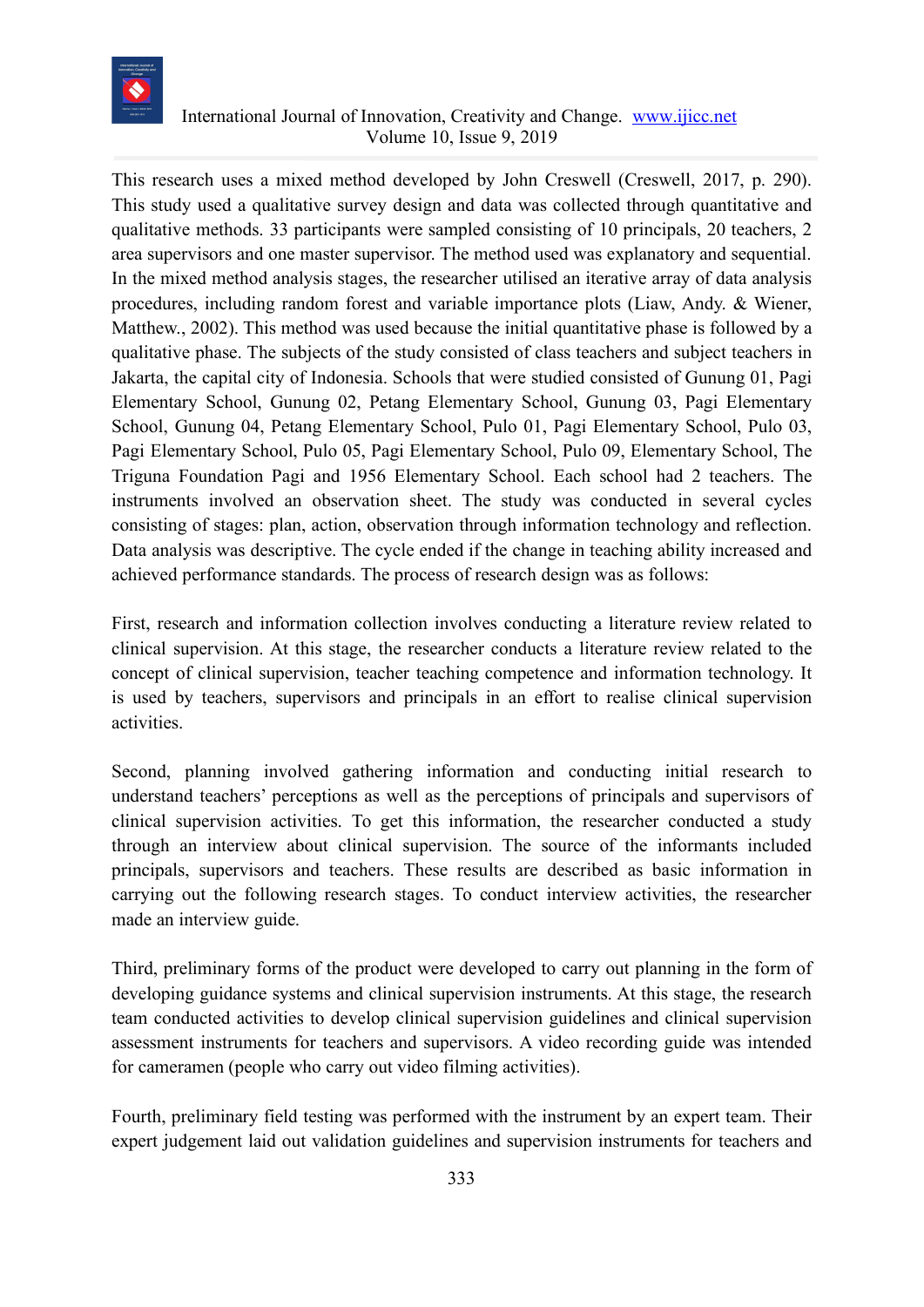

supervisors. Next, the researcher conducted the first trial of the use of the guide and clinical supervision instruments with 1 teacher, 1 principal and 1 supervisor.

Fifth, product, guideline and instrument revision took place after the use of guidelines and clinical supervision instruments. These were based on input from experts and supervising practitioners, supervisors and principals.

Sixth, play field testing occurred. In this section, the researcher conducted trials on both addictions and clinical supervision instruments with 1 teacher, 1 principal and 1 supervisor.

Seventh, operational product revision made revisions after the users participated in the activity of using guidelines and clinical supervision instruments based on input from experts and supervision practitioners.

Eighth, operational field testing involved carrying out validation tests with a number of samples that could be reached. This involved 12 teachers, 6 principals and 3 supervisors. Data was collected about the use of guidelines and clinical supervision instruments through interviews, observations and questionnaires. The data was then analysed.

Ninth, the final product revision made the final revision as a whole after getting input from the results of activities using guidelines and clinical supervision instruments in the field.

Tenth, dissemination and implementation took place. The research report was submitted to a seminar on research results and also to scientific journals.

Determination of the research sample was carried out through a purposive sampling technique. This is because, in order for the determination of the related sample to be the subject of research, it must have collaboration skills and pay sufficiently intensive attention to the research process. Data collection techniques are carried out through interviews with supervisors, principals and teachers. Instruments are direct researchers assisted with interview guidelines. Related data about expert judgment is collected by inviting education management experts and technology experts on this matter to be experts in educational technology. The instrument used, in the form of an open analysis format, is related to the validation of clinical supervision guidelines and video recording guidelines. Data collection of video recording data is carried out directly by the research team at target schools based on the state/distribution of primary school areas located in the regencies/cities.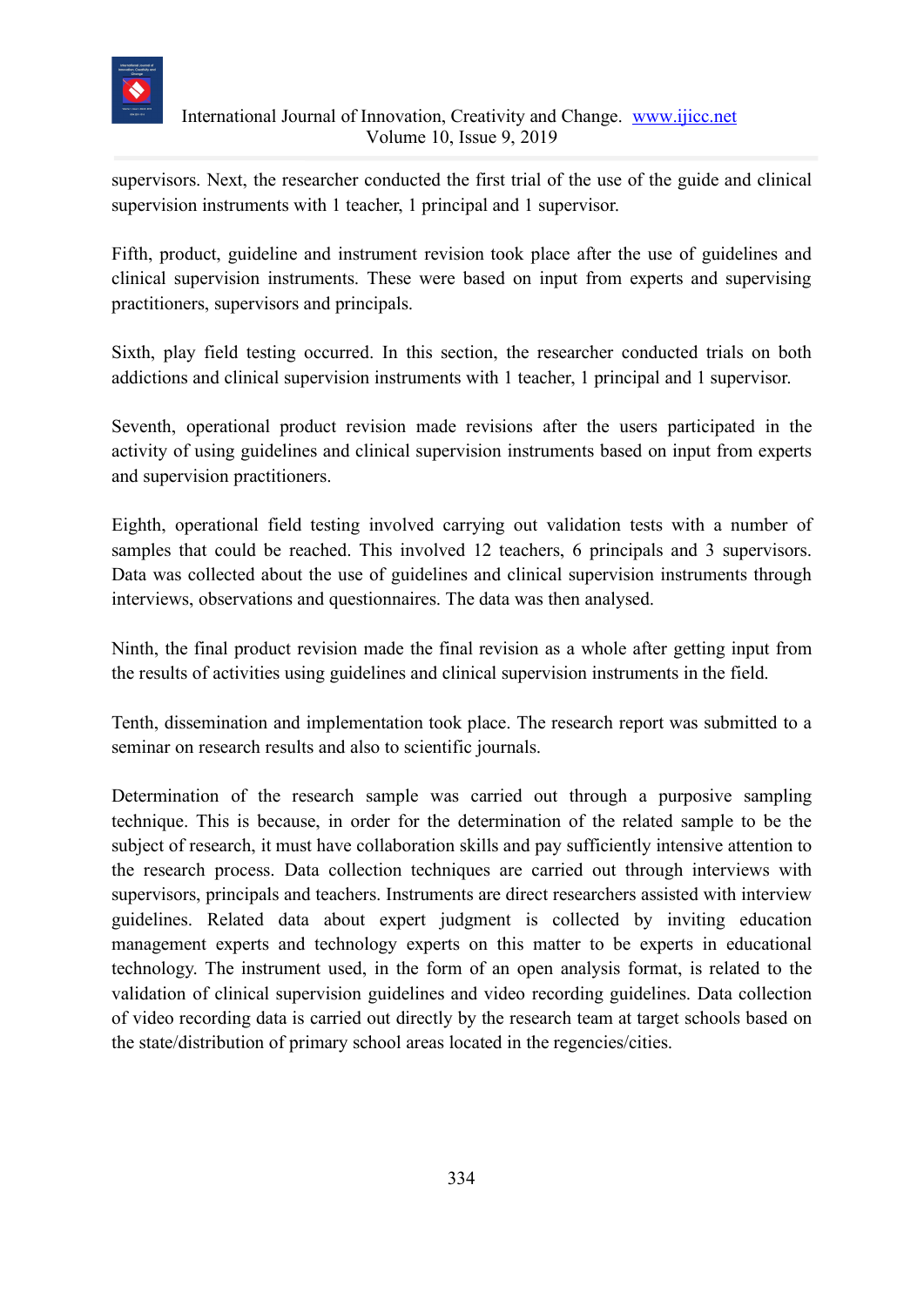

#### **Results and Discussion**

#### *Findings*

Based on the results of the preliminary study, an empirical method was found: First, some school principals, teachers and even supervisors do not fully understand what is meant by clinical supervision. Second, supervision activities are still perceived as principal programs and supervisory programs. Teachers are passive when a principal or supervisor has time to supervise them. Third, building a teacher is one of the duties of a supervisor. Being a school program, if such conditions appear to be passive, teachers need to improve their teaching skills. Fourth, in real conditions, the teachers that must be supervised are many in number. Time is also limited, so information and technology can be used as a strategy to foster teachers by observing the time strategy. This can be done without having to meet in real time at each stage of clinical supervision. The use of media information and technology (IT) communication will continue without the time constraints involved with having to meet regularly and frequently. This condition is the basis of thinking that is visualised in Figure 2.



*The first framework*



Supervision activities are the main tasks and functions of principals and supervisors. Supervision activities aim to improve learning activities. In these conditions, the teacher appears passive. Efforts to improve learning activities should ideally grow from the teachers themselves rather than from the principal or supervisor. Clinical supervision is an effort made to improve student learning skills and teacher teaching abilities in several stages. The object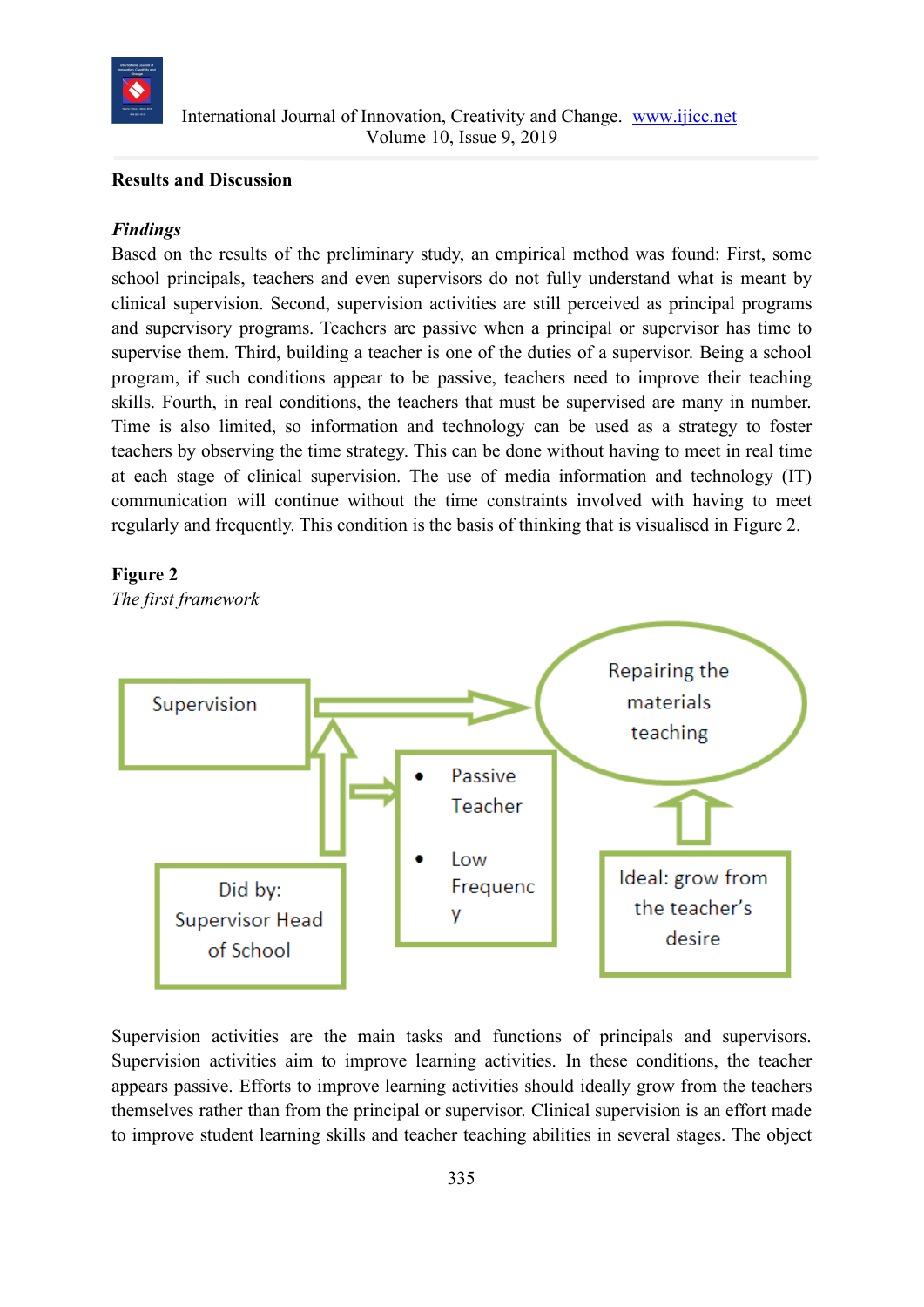

of this research is to determine the ability of teachers to carry out learning activities using information technology media. This includes pre-learning and open learning activities, learning core activities, utilisation of learning media/learning resources, learning that triggers and maintains student involvement, process/learning outcomes, language use research and concluding learning activities. Teachers, as research subjects, received clinical supervision treatment.

# *Descriptive analysis*

# *Cycle I*

# *Pre-learning and opening learning activities*

Based on observational data, teachers' abilities to conduct pre-learning and opening learning activities during cycle 1 scored an average of 65.0 pre-test and 66.25 post-test with the following criteria:

# **Table 1**

*Conditions of teachers' abilities in cycle 1: Pre-learning and opening learning activities.* 

| N <sub>0</sub> | Interval    | Criteria  | Pre-test |               | Post-test      |               |
|----------------|-------------|-----------|----------|---------------|----------------|---------------|
|                |             |           | Amount   | $\frac{0}{0}$ | Amount         | $\frac{0}{0}$ |
|                | $3.5 - 4$   | Very good |          |               |                |               |
|                | $3 - 3.4$   | Good      |          | 30            | $\overline{4}$ | 40            |
| 3              | $2.5 - 2.9$ | Enough    | 6        | 60            |                | 50            |
| $\overline{4}$ | $2 - 2.4$   | Less      |          | 10            |                | 10            |
|                | 1.9         | Much less |          |               |                |               |
| Total          |             | 10        | 100      | 10            | 100            |               |

Based on the table, the level of teachers' abilities to carry out the pre-learning component and opening learning activities pre-test is as follows: less =  $10\%$ , enough =  $60\%$  and good =  $30\%$ . Post-test, less =  $10\%$ , enough =  $50\%$  and good =  $40\%$ . The ability of teachers in less saw no change, enough decreased by  $10\%$  and good increased by  $= 10\%$ .

# *Core learning activities*

Based on observational data, teachers' abilities to carry out the components of core learning activities during cycle 1 scored an average of 60.0 pre-test and 66.25 post-test with the following criteria: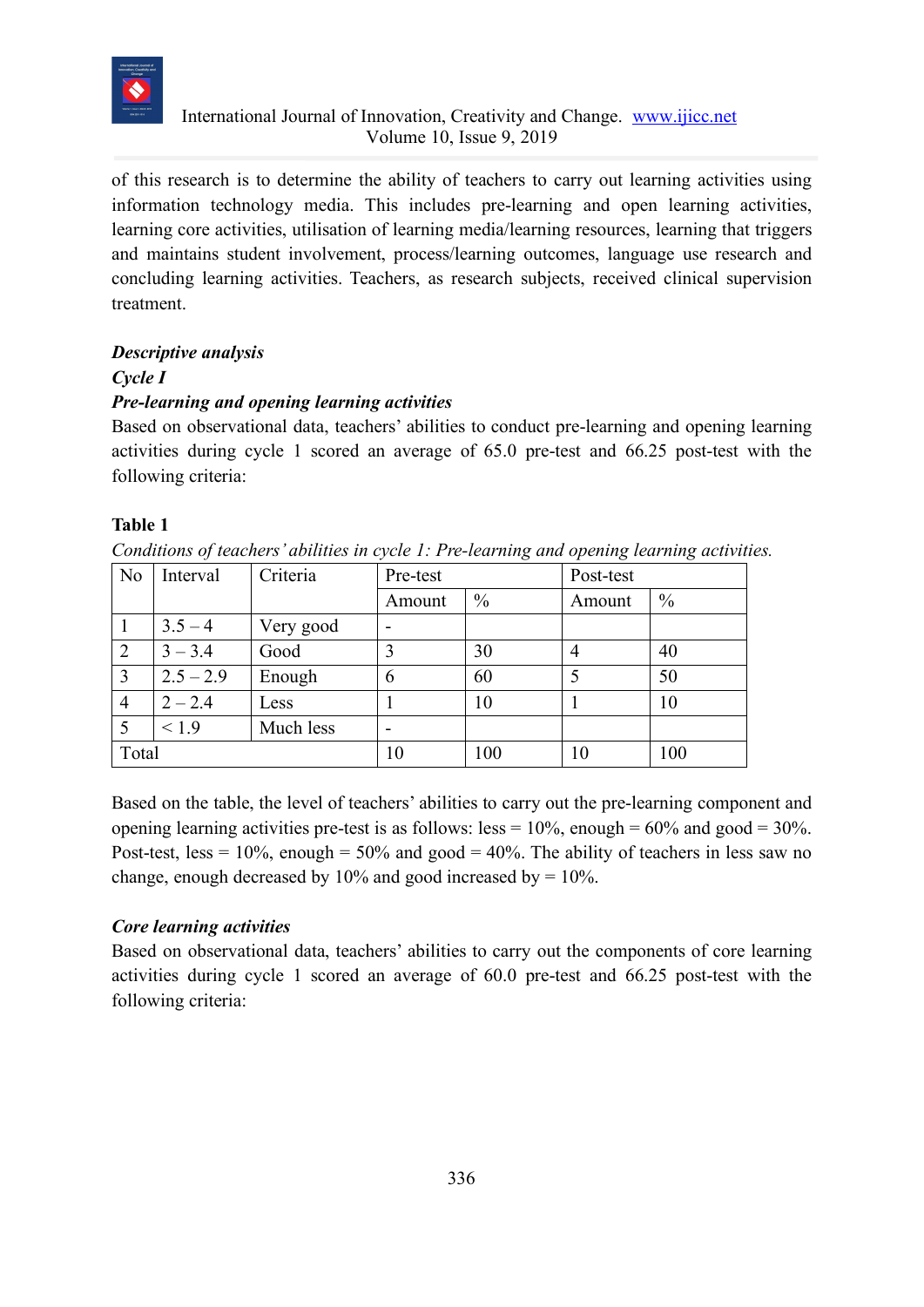

# **Table 2**

| Conditions of teachers' abilities in cycle 1: Components of core learning activities |  |  |  |
|--------------------------------------------------------------------------------------|--|--|--|

| N <sub>o</sub> | Interval    | Criteria  | Pre-test |               | Post-test |               |
|----------------|-------------|-----------|----------|---------------|-----------|---------------|
|                |             |           | Amount   | $\frac{0}{0}$ | Amount    | $\frac{0}{0}$ |
|                | $3.5 - 4$   | Very good |          |               |           |               |
| 2              | $3 - 3.4$   | Good      |          | 20            | 4         | 40            |
| 3              | $2.5 - 2.9$ | Enough    | 4        | 40            |           | 50            |
| 4              | $2 - 2.4$   | Less      | 4        | 40            |           | 10            |
| 5              | < 1.9       | Much less |          |               |           |               |
| Total          |             |           | 10       | 100           | 10        | 100           |

Based on the table, the level of teachers' abilities to carry out the components of core learning activities pre-test is as follows: less =  $40\%$ , enough =  $40\%$  and good =  $20\%$ . Post-test, less =  $10\%$ , enough = 50% and good = 40%. The ability of teachers in less decreased by 30%, enough increased by  $10\%$  and good increased by  $= 20\%$ .

## *Utilisation of learning resources*

Based on observational data, teachers' abilities to utilise learning resources during cycle 1 scored an average of 62.5 pre-test and 67.5 post-test with the following criteria:

# **Table 3**

*The condition of teachers' abilities in cycle 1: Utilisation of learning media/learning resources*

| N <sub>o</sub> | Interval    | Criteria  | Pre-test |      |        | Post-test     |  |
|----------------|-------------|-----------|----------|------|--------|---------------|--|
|                |             |           | Amount   | $\%$ | Amount | $\frac{0}{0}$ |  |
|                | $3.5 - 4$   | Very good |          |      |        |               |  |
| $\overline{2}$ | $3 - 3.4$   | Good      |          | 20   |        | 40            |  |
| 3              | $2.5 - 2.9$ | Enough    | 6        | 60   | b      | 60            |  |
| 4              | $2 - 2.4$   | Less      |          | 20   |        |               |  |
| Total          |             |           | 10       | 100  | 10     | 100           |  |

Based on the table, the level of teachers' abilities to utilise learning media/learning resources pre-test is as follows: less =  $20\%$ , enough =  $60\%$  and good =  $20\%$ . Post-test, enough =  $60\%$ and good  $= 40\%$ . The ability of teachers in less decreased by 20%, enough saw no change and good increased by  $= 20\%$ .

# *Learning that triggers and maintains student involvement*

Based on observational data, teachers' abilities to conduct learning that triggers and maintains student involvement during cycle 1 scored an average of 66.25 pre-test and 70 post-test with the following criteria: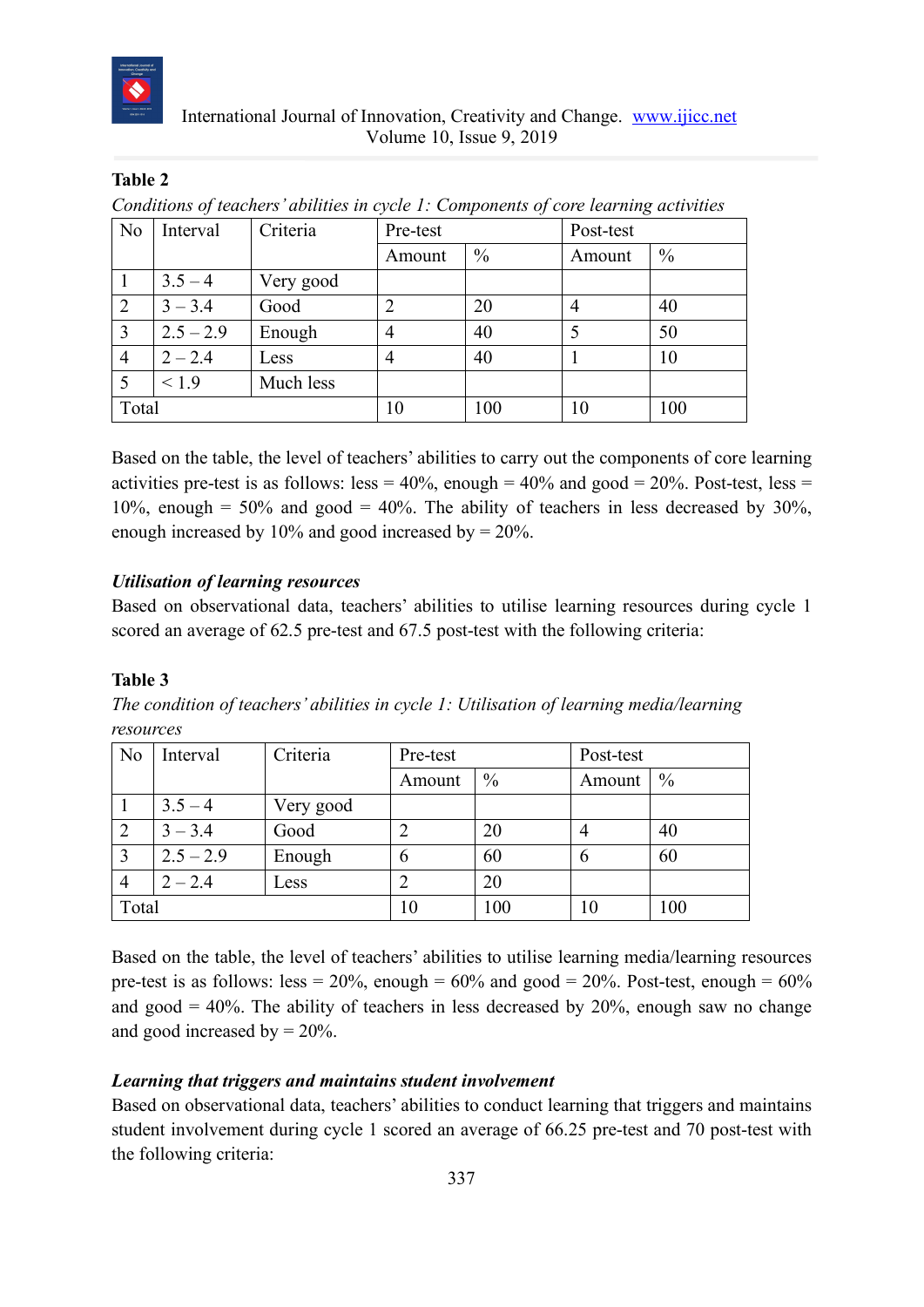

## **Table 4**

*Conditions of teachers' abilities in cycle 1: Learning components that trigger and maintain student involvement*

| N <sub>0</sub> | Interval    | Criteria  | Pre-test |               | Post-test |               |
|----------------|-------------|-----------|----------|---------------|-----------|---------------|
|                |             |           | Amount   | $\frac{0}{0}$ | Amount    | $\frac{0}{0}$ |
|                | $3.5 - 4$   | Very good |          |               |           |               |
| 2              | $3 - 3.4$   | Good      | 4        | 40            | 6         | 60            |
| 3              | $2.5 - 2.9$ | Enough    | 6        | 60            | 4         | 40            |
| $\overline{4}$ | $2 - 2.4$   | Less      |          |               |           |               |
|                | 1.9         | Much less |          |               |           |               |
| Total          |             |           | 10       | 100           | 10        | 100           |

Based on the table, the level of teachers' abilities to conduct learning that triggers and maintains student involvement pre-test is as follows: enough  $= 60\%$  and good  $= 40\%$ . Posttest, enough  $= 40\%$  and good  $= 60\%$ . The ability of teachers in less saw no change, enough decreased by 20% and good increased by  $= 20\%$ .

## *Assessment, learning outcomes and language use*

Based on observational data, teachers' abilities to carry out activities involving assessment, learning outcomes and language use during cycle 1 scored an average of 62.5 pre-test and 67.5 post-test with the following criteria:

# **Table 5**

*Conditions of teacher ability in cycle 1: Components of assessment, learning outcomes and language use*

| N <sub>o</sub> | Interval    | Criteria  | Pre-test |               | Post-test |               |
|----------------|-------------|-----------|----------|---------------|-----------|---------------|
|                |             |           | Amount   | $\frac{0}{0}$ | Amount    | $\frac{0}{0}$ |
|                | $3.5 - 4$   | Very good |          |               |           |               |
| $\overline{2}$ | $3 - 3.4$   | Good      | 3        | 30            | 4         | 40            |
| 3              | $2.5 - 2.9$ | Enough    | 4        | 40            | 6         | 60            |
| $\overline{4}$ | $2 - 2.4$   | Less      | 3        | 30            |           |               |
|                | < 1.9       | Much less |          |               |           |               |
| Total          |             |           | 10       | 100           | 10        | 100           |

Based on the table, the level of teachers' abilities to carry out activities involving assessment, learning outcomes and language use pre-test is as follows: less  $= 30\%$ , enough  $= 40\%$  and good =  $30\%$ . Post-test, enough =  $60\%$  and good =  $40\%$ . The ability of teachers in less decreased by 30%, enough increased by 20% and good increased by  $= 10\%$ .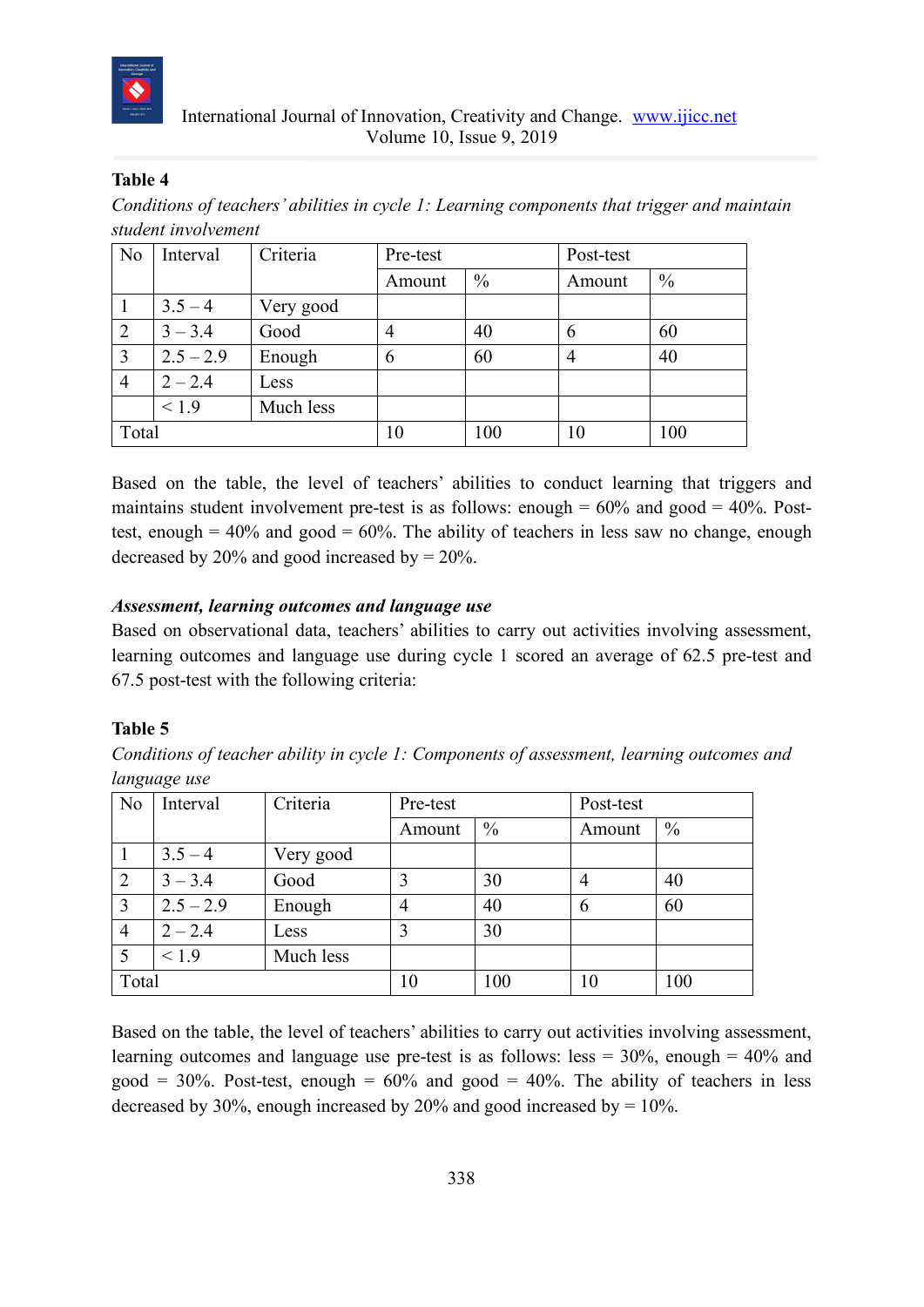

## *Concluding learning activities*

Based on observational data, teachers' abilities to carry out the components of closing learning activities during cycle 1 scored an average of 65.0 pre-test and 70.0 post-test with the following criteria:

#### **Table 6**

*The condition of teachers' abilities in cycle 1: Components of closing learning activities*

| N <sub>o</sub> | Interval    | Criteria  | Pre-test |               | Post-test |               |
|----------------|-------------|-----------|----------|---------------|-----------|---------------|
|                |             |           | Amount   | $\frac{0}{0}$ | Amount    | $\frac{0}{0}$ |
| Ι.             | $3.5 - 4$   | Very good |          |               |           |               |
| 2.             | $3 - 3.4$   | Good      |          | 40            | 6         | 60            |
| 3.             | $2.5 - 2.9$ | Enough    |          | 40            | 4         | 40            |
| 4.             | $2 - 2.4$   | Less      | 2        | 20            |           |               |
| 5.             | < 1.9       | Much less |          |               |           |               |
| Total          |             | 10        | 100      | 10            | 100       |               |

Based on the table, the level of teachers' abilities to carry out the components of closing learning activities pre-test is as follows: less =  $20\%$ , enough =  $40\%$  and good =  $40\%$ . Posttest, enough  $= 40\%$  and good  $= 60\%$ . The ability of teachers in less decreased by 20%, enough saw no change and good increased by  $= 20\%$ .

# *Cycle 2*

# *Pre-learning and opening learning activities*

Based on observational data, teachers' abilities to conduct pre-learning and opening learning activities during cycle 2 scored an average of 77.5 post-test with the following criteria:

# **Table 7**

*Conditions of teachers' abilities in cycle 2: Pre-learning and opening learning activities* 

|                  | No Interval Criteria |           | Post-test |               |
|------------------|----------------------|-----------|-----------|---------------|
|                  |                      |           | Amount    | $\frac{0}{0}$ |
|                  | $3.5 - 4$            | Very good | 2         | 20            |
| $\boldsymbol{2}$ | $3 - 3.4$            | Good      | 8         | 80            |
| $\mathbf{3}$     | $2.5 - 2.9$          | Enough    |           |               |
| 4                | $2 - 2.4$            | Less      |           |               |
| 5                | < 1.9                | Much less |           |               |
| <b>Total</b>     |                      |           | 10        | 100           |

Based on the table, the level of teachers' abilities to conduct pre-learning and opening learning activities post-test is as follows: good =  $80\%$  and very good =  $20\%$ . When compared to the post-test results of cycle 1, the teachers' abilities increased.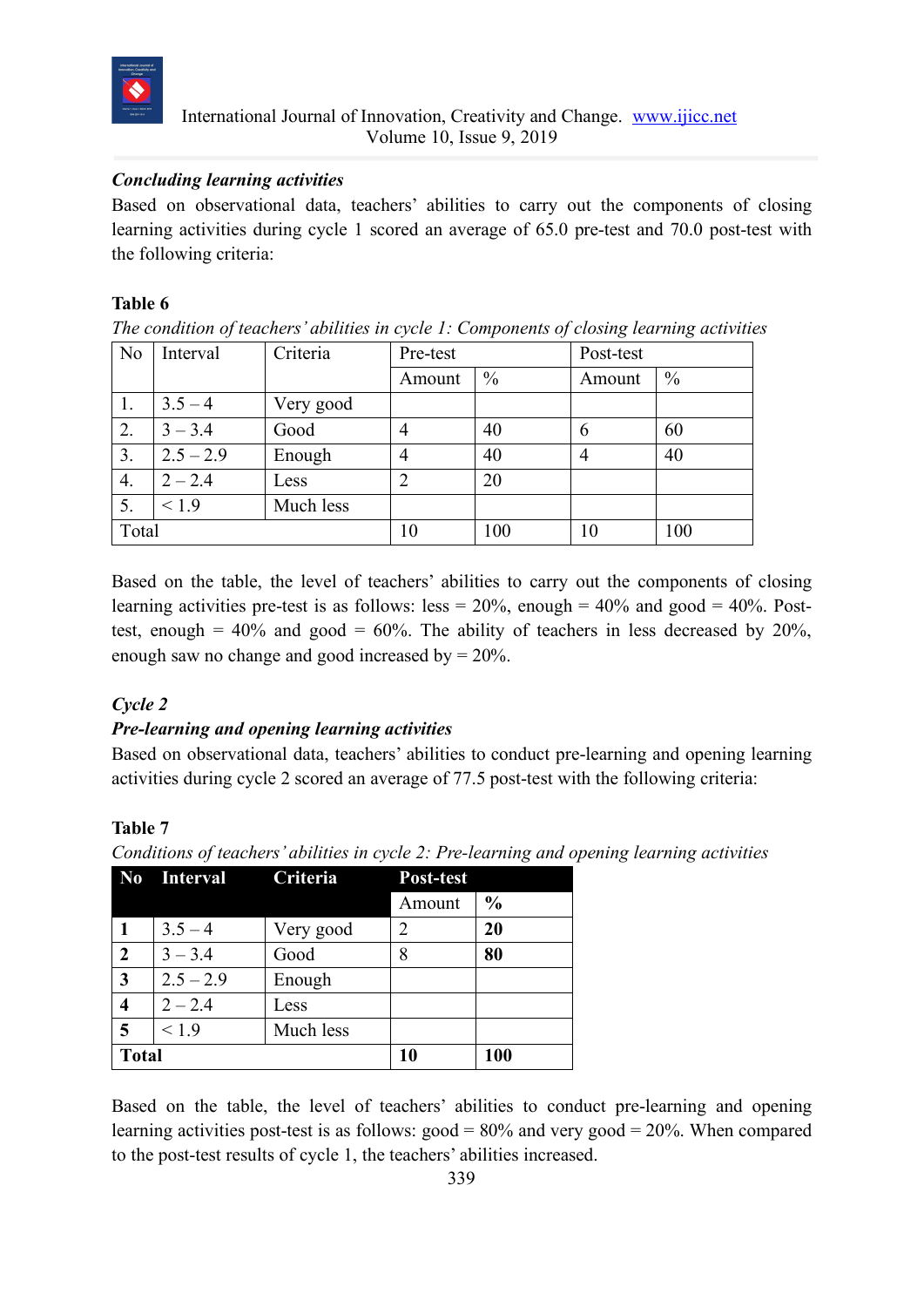

## *Core learning activities*

Based on observational data, teachers' abilities to carry out the components of core learning activities during cycle 2 had the following criteria:

## **Table 8**

*Conditions of teachers' abilities in cycle 2: Components of core learning activities*

|                         | No Interval Criteria |           | <b>Post-test</b> |               |
|-------------------------|----------------------|-----------|------------------|---------------|
|                         |                      |           | Amount           | $\frac{0}{0}$ |
|                         | $3.5 - 4$            | Very good |                  | 40            |
| $\overline{2}$          | $3 - 3.4$            | Good      | 6                | 60            |
| $\overline{\mathbf{3}}$ | $2.5 - 2.9$          | Enough    |                  |               |
| $\overline{\mathbf{4}}$ | $2 - 2.4$            | Less      |                  |               |
| 5                       | < 1.9                | Much less |                  |               |
| <b>Total</b>            |                      |           | 10               | 100           |

Based on the table, the level of teachers' abilities to carry out the components of core learning activities post-test is as follows:  $\text{good} = 60\%$  and very  $\text{good} = 40\%$ . When compared to the post-test results of cycle 1, the teachers' abilities increased.

# *Utilisation of learning media and learning resources*

Based on observational data, teachers' abilities to utilise learning resources during cycle 2 scored an average of 80.0 post-test with the following criteria:

# **Table 9**

*Conditions of teachers' abilities in cycle 2: Utilisation of using learning media/learning resources*

| N <sub>0</sub> | Interval    | Criteria  | Post-test |               |
|----------------|-------------|-----------|-----------|---------------|
|                |             |           | Amount    | $\frac{0}{0}$ |
|                | $3.5 - 4$   | Very good |           | 50            |
| $\overline{2}$ | $3 - 3.4$   | Good      |           | 40            |
| $\overline{3}$ | $2.5 - 2.9$ | Enough    |           | 10            |
| 4              | $2 - 2.4$   | Less      |           |               |
| 5              | < 1.9       | Much less |           |               |
|                | Total       |           |           | 100           |

Based on the table, the level of teachers' abilities to utilise learning media/learning resources post-test is as follows: enough =  $10\%$ , good =  $40\%$  and very good =  $50\%$ . When compared to the post-test results of cycle 1, the teachers' abilities increased.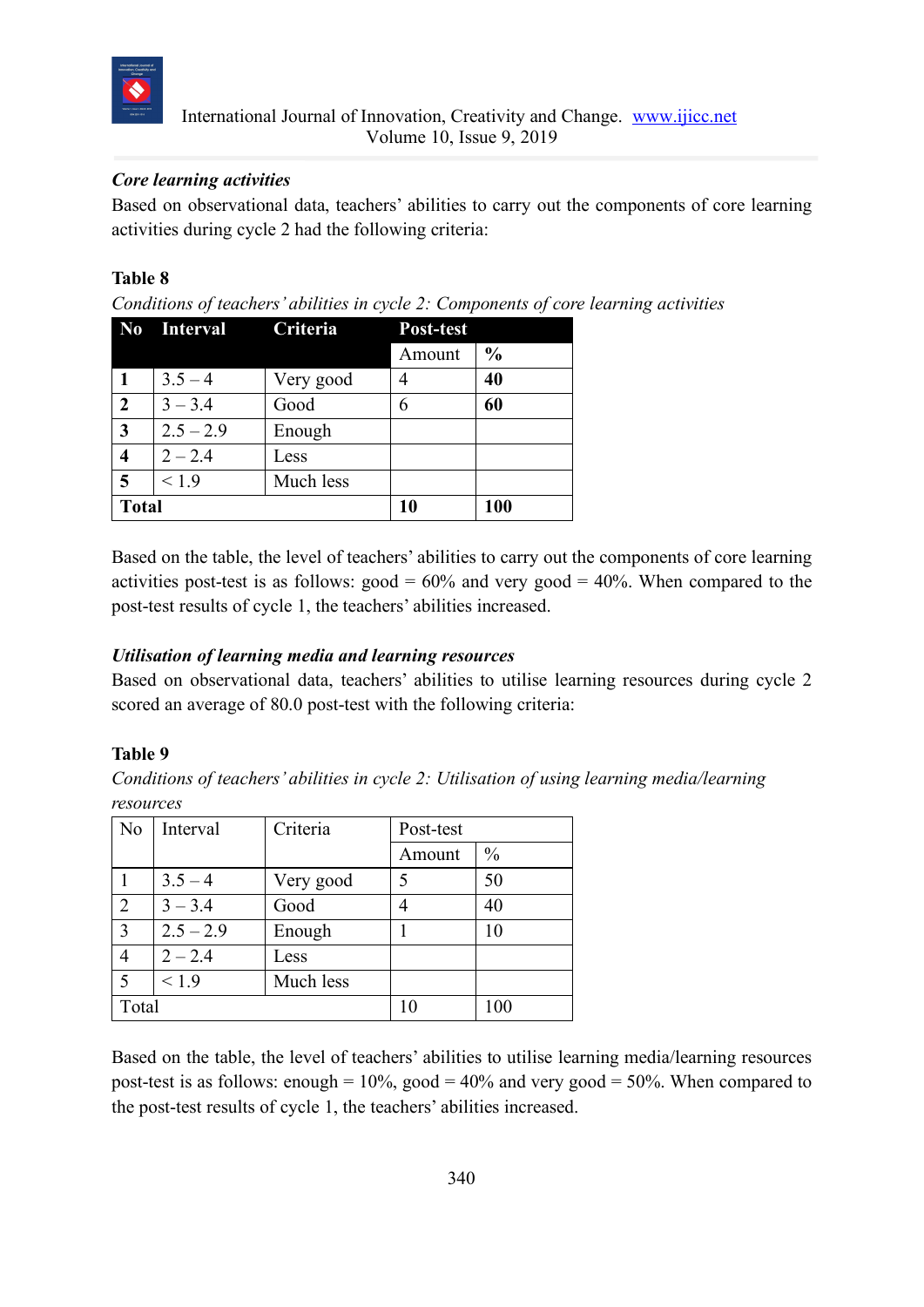

## *Learning that triggers and maintains student involvement*

Based on observational data, teachers' abilities to conduct learning that triggers and maintains student involvement during cycle 2 scored an average of 75.0 post-test with the following criteria:

#### **Table 10**

*Conditions of teachers' abilities in cycle 2: Learning components that trigger and maintain student involvement*

| N <sub>o</sub> | Interval      | Criteria  | Post-test |               |
|----------------|---------------|-----------|-----------|---------------|
|                |               |           | Amount    | $\frac{0}{0}$ |
|                | $3.5 - 4$     | Very good |           |               |
| $\overline{2}$ | $3 - 3.4$     | Good      | 10        | 100           |
| 3              | $2.5 - 2.9$   | Enough    |           |               |
| 4              | $2 - 2.4$     | Less      |           |               |
|                | ${}_{&}<$ 1.9 | Much less |           |               |
| Total          |               |           | 10        | 100           |

Based on the table, the level of teachers' abilities to conduct learning that triggers and maintains student involvement post-test is as follows:  $\text{good} = 100\%$ . When compared to the post-test results of cycle 1, the teachers' abilities increased.

#### *Assessment, learning outcomes and language use*

Based on observational data, teachers' abilities to carry out activities involving assessment, learning outcomes and language use during cycle 2 scored an average of 75.0 post-test with the following criteria:

#### **Table 11**

*Conditions of teachers' abilities in cycle 2: Components of assessment, learning outcomes and language use*

| N <sub>0</sub> | Interval    | Criteria  | Post-test |               |
|----------------|-------------|-----------|-----------|---------------|
|                |             |           | Amount    | $\frac{0}{0}$ |
|                | $3.5 - 4$   | Very good |           |               |
| $\overline{2}$ | $3 - 3.4$   | Good      | 10        | 100           |
| $\overline{3}$ | $2.5 - 2.9$ | Enough    |           |               |
| $\overline{4}$ | $2 - 2.4$   | Less      |           |               |
| 5              | < 1.9       | Much less |           |               |
| Total          |             |           | 10        | 100           |

Based on the table, the level of teachers' abilities to carry out activities involving assessment, learning outcomes and language use post-test is as follows: good = 100%. When compared to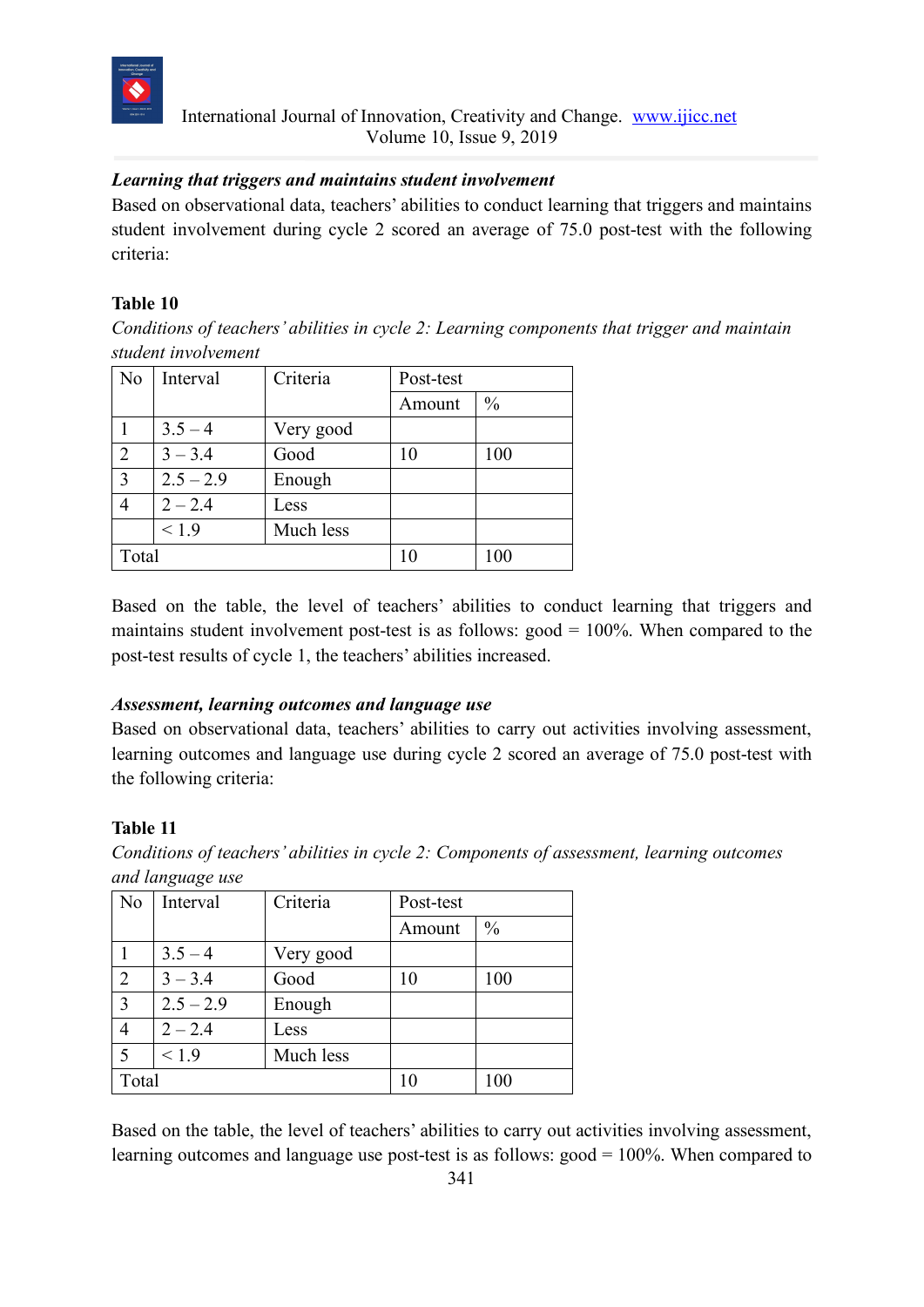

the post-test results of cycle 1, the teachers' abilities increased.

# *Concluding Learning Activities*

Based on observational data, teachers' abilities to carry out the components of closing learning activities during cycle 2 scored an average of 75.0 post-test with the following criteria:

# **Table 12**

*Conditions of teachers' abilities in cycle 2: Components of closing learning activities*

| N <sub>o</sub> | Interval    | Criteria  | Post-test |               |
|----------------|-------------|-----------|-----------|---------------|
|                |             |           | Amount    | $\frac{0}{0}$ |
|                | $3.5 - 4$   | Very good |           |               |
| 2.             | $3 - 3.4$   | Good      | 10        | 100           |
|                | $2.5 - 2.9$ | Enough    |           |               |
|                | $2 - 2.4$   | Less      |           |               |
|                | ${}_{<1.9}$ | Much less |           |               |
| Total          |             | 10        | 100       |               |

Based on the table, the level of teachers' abilities to carry out the components of closing learning activities post-test is as follows: good = 100%. When compared to the post-test results of cycle 1, the teachers' abilities increased.

# **Discussion**

The results of the data analysis show that the teachers' abilities to carry out learning activities has increased after receiving clinical supervision treatment. This can be seen in table 13.

# **Table 13**

|                |                 | <b>Cycle 1</b>   |     |    |           |                   |    |    |           | Cycle 2           |    |          |           |
|----------------|-----------------|------------------|-----|----|-----------|-------------------|----|----|-----------|-------------------|----|----------|-----------|
| No             | Component       | Pre-test $(\% )$ |     |    |           | Post-test $(\% )$ |    |    |           | Post-test $(\% )$ |    |          |           |
|                |                 | п.               | E   | G  | <b>VG</b> | L                 | E  | G  | <b>VG</b> | L                 | E  | G        | <b>VG</b> |
|                | Pre and         | 10               | 60  | 30 |           | 10                | 50 | 40 |           |                   |    | 80       | 20        |
|                | opening lesson  |                  |     |    |           |                   |    |    |           |                   |    |          |           |
| $\overline{2}$ | Core activities | 40               | 40  | 20 |           | 10                | 50 | 40 |           |                   |    | 60       | 40        |
| 3              | Use of media    | 20               | 60  | 20 |           |                   | 60 | 40 |           |                   | 10 | 40       | 50        |
|                |                 |                  |     |    |           |                   |    |    |           |                   |    | t        |           |
| $\overline{4}$ | Maintaining     |                  | 60t | 40 |           |                   | 40 | 60 |           |                   |    | 10       |           |
|                | student order   |                  |     |    |           |                   |    |    |           |                   |    | $\theta$ |           |

*The ability of teachers in cycle 1 and cycle 2*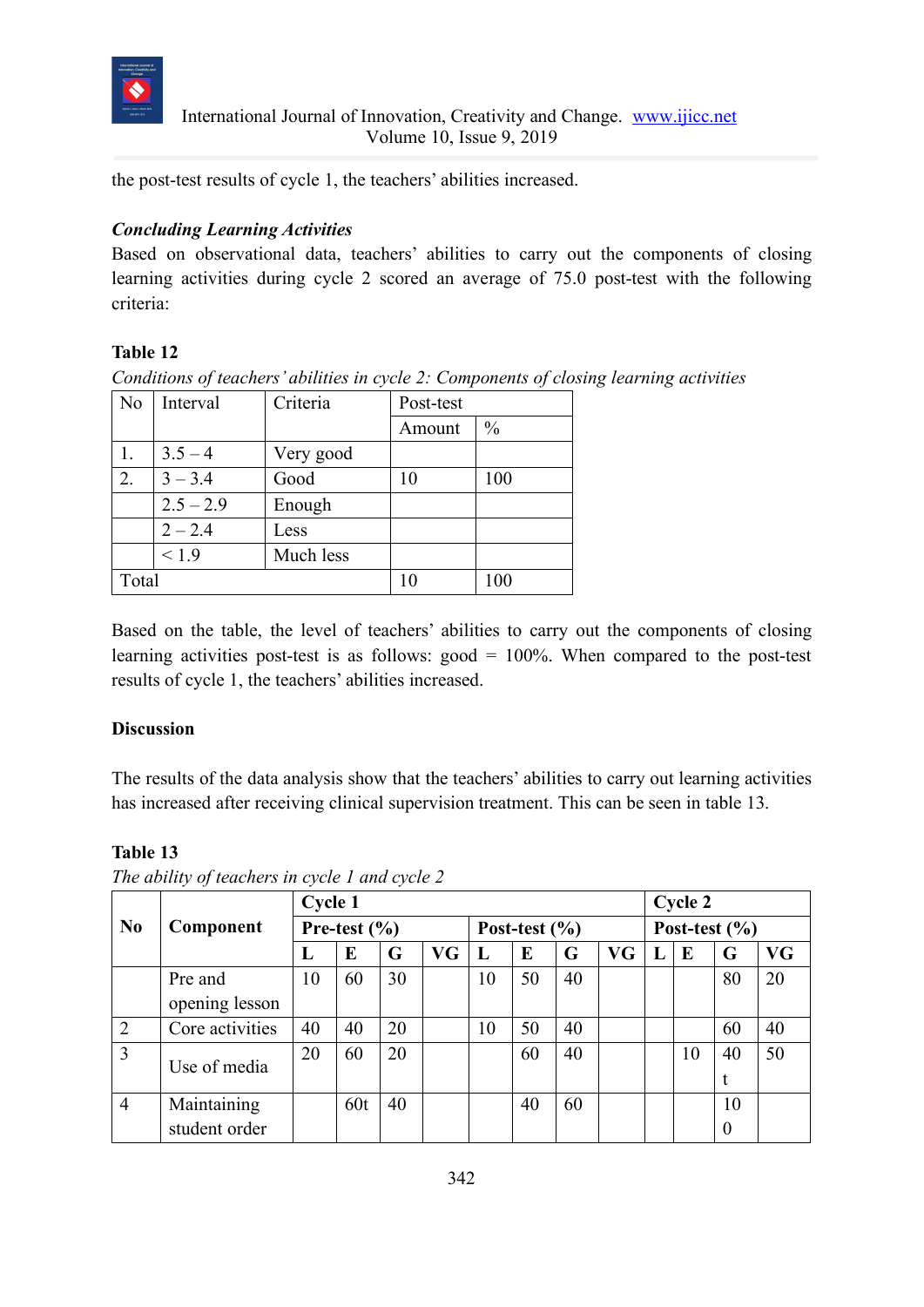

| دید | Assessment<br>and use of<br>language | 30 | 40 | 30 |  | 40 | 60 |  | 1 V<br>w., |  |
|-----|--------------------------------------|----|----|----|--|----|----|--|------------|--|
| v   | Cover                                | ∠∪ | 40 | 40 |  | 40 | 60 |  | 1 U        |  |

Based on Table 13 above, the teachers' abilities showed an increase after receiving clinical supervision treatment. The ability of the teachers at the beginning (pre-test) was less sufficient according to the criteria when compared to after the clinical supervision (post-test). The increase occurred because of weaknesses found through observation when obtaining initial data. These include a number of factors: Learning implementation plans (RPP ) had not yet been prepared before learning activities. They were available but were produced by others. The number of indicators were too much. The involvement or participation of students in learning was lacking. There was no preparation and use of media. All the weaknesses found by observation of the learning activities were discussed with each teacher in question. The results of the agreed discussions were implemented into the final learning activities of cycle 1. Weaknesses that were still found in the observation of learning activities at the end of cycle 1, such as lack of student activity, inappropriate learning media and inappropriate activities to close learning were discussed. These results were carried out in learning activities at the end of cycle 2. Moreover, based on the observation data, it turns out that for all components of learning activities, the teachers experienced an improvement in the criteria excellently and perfectly. According to the criteria above, the results of teacher learning from cycle I and cycle II can be written as follows:

| No. | <b>Activities</b>              | The availability of |      |  |  |  |
|-----|--------------------------------|---------------------|------|--|--|--|
|     |                                | average results     |      |  |  |  |
|     | Pre and opening lesson         | 66.25               | 77.5 |  |  |  |
| 2.  | Core activities                | 66.25               | 80.0 |  |  |  |
| 3.  | Use of media                   | 67.5                | 80.0 |  |  |  |
| 4.  | Maintaining student order      | 70.0                | 75.0 |  |  |  |
| 5.  | Assessment and use of language | 67.5                | 75.0 |  |  |  |
| 6.  | Cover                          | 70.0                | 75.0 |  |  |  |

#### **Conclusion**

Implementation of clinical supervision, based on information technology media, is very influential on the implementation of teacher learning in the classroom. The teachers were more creative to able to show their best effort in every aspect of learning. This is evidenced by the results that were recorded and evaluated together with colleagues. Corrections from friends and supervisors can make a teacher motivated to display their best. Teachers are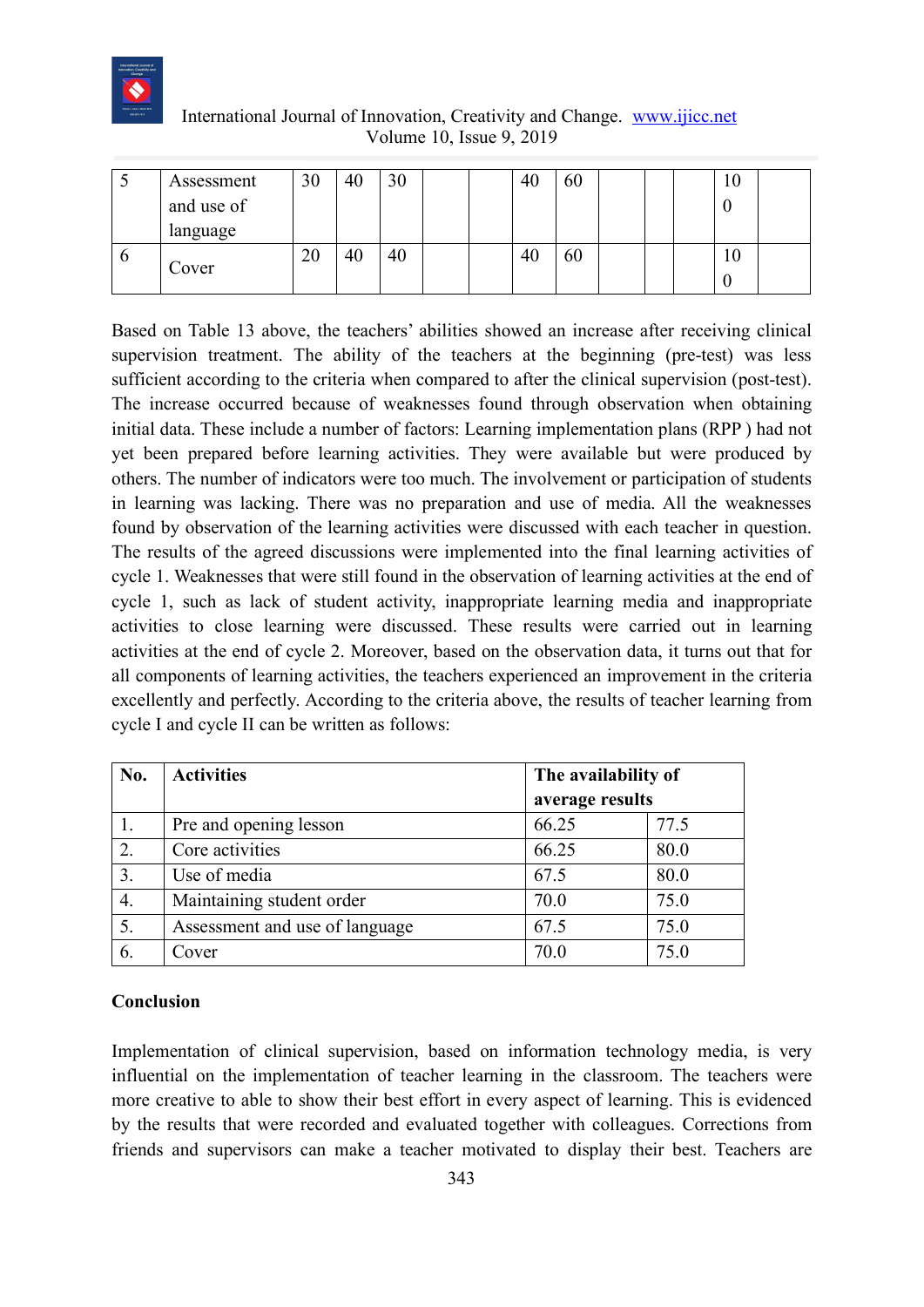

getting more excited because coaching is routinely carried out by supervisors. Based on the results and discussion of the implementation of learning conducted by the teachers in the area (guided by VI Kebayoran Baru above): The ability of teachers regarding the implementation of learning increased after receiving clinical supervision treatment between their first level of ability (pre-test), the end of cycle 1 (post-test) and their final assessment after cycle 2 (posttest). This is shown by the following data: (1) pre and open lessons scored 66.25 in cycle I and 77.5 in cycle II, showing an increase of 16.98%; (2) core activities scored 66.25 in cycle I and 80 in cycle II showing an increase of 20.75%; (3) media utilisation scored 67.5 in cycle I and 80 in cycle II, showing an increase of 18.51%; (4) involvement of students in learning scored 70 in cycle I and 75 in cycle II, showing an increase of 7.14%; (5) assessment of process scored 67.5 in cycle I and 75 in cycle II, showing an increase of 11.11%; (6) closing activities scored 70 in cycle I and 75 in cycle II, showing an increase of 7.14%.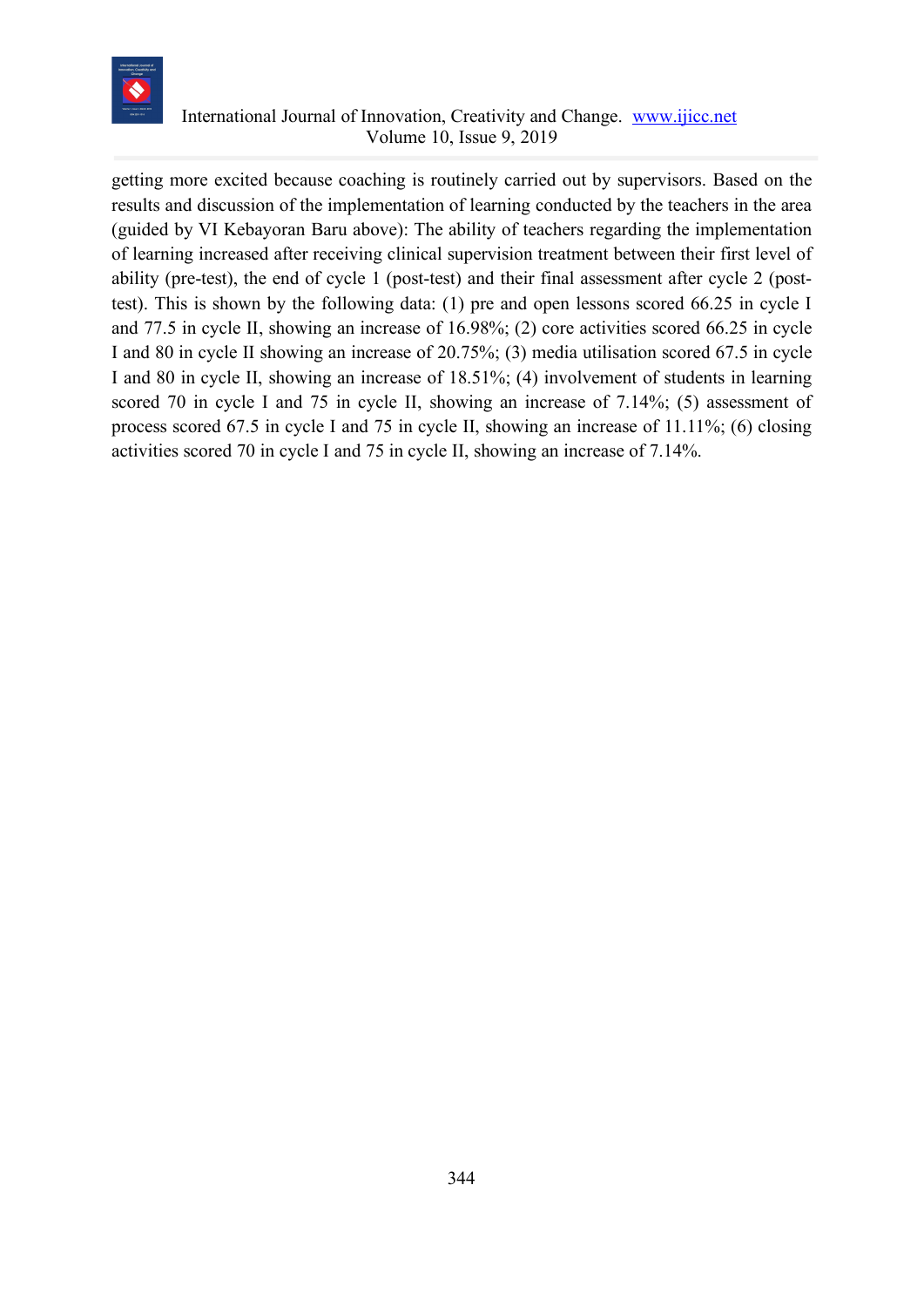

#### **REFERENCES**

- Acheson, K.A., & Gall, M.D. (2003). *Clinical supervision and teacher development: Preservice and inservice applications*. USA: John Wiley and Sons.
- Atkins, N. E., & Vasu, E. S. (2000). Measuring knowledge of technology usage and stages of concern about computing: a study of middle school teachers. *Journal of Technology and Teacher Education*, *8*(4), 279–302.
- Bingimlas, Khalid Abdullah. (2009). Barriers to the Successful Integration of ICT in Teaching and Learning Environments: A Review. *Eurasia Journal of Mathematics, Science and Technology Education*, *5*(3), 235–245.
- Collis, B. A., Knezek, G. A., Lai, K. W., Miyashita, K. T., Pelgrum, W.J.,Plomp, T., Sakamoto, T. (1996). *Children and computers in schools*. Mahwah: Lawrence Erlbaum Associates.
- Creswell, J. (2017). *Research Design, Qualitative, Quantitative and Mixed Methods Approaches* (Fourth). Sage Publication.
- Fteiha, Ahmad., & Abdawi, Noor. (2017). The Effectiveness of Clinical Supervision on Technology Teacher's Professional Development in Jerusalem A Case Study. In Wu, Wenxia., Pehlivan, Mustafa.,& Ozturk, O. Tayfur. (Ed.), *The Eurasia Proceedings of Educational & Social Sciences* (Vol. 7, pp. 11–23). Turkey: ISRES Publishing.
- Goktalay, Baltacyi, et.al. (2014). Clinical Supervision Model And Uludag Kdm. *International Journal on New Trends in Education and Their Implications*, *5*(2), 1–11.
- Gürsoy, E., Bulunuz, N., Goktalay, S. B., & Bulunuz, M. (2013). Clinical Supervision Model to Improve Supervisory Skills of Cooperating Teachers and University Supervisors during Teaching Practice. *H. U. Journal of Education*, *1*, 191–203.
- Honey, M. A., & Hilton, M. (2011). *Learning Science Through Computer Games and Simulations*.
- Liaw, Andy., & Wiener, Matthew. (2002). Classification and Regression by randomForest. *R News*, *2*(3), 18–23.
- Ministry of National Education. Academic Qualification Standard and Teacger Competence (2007). Indonesia.
- Moswela, Bernard. (2010). Instructional Supervision in Botswana Secondary Schools.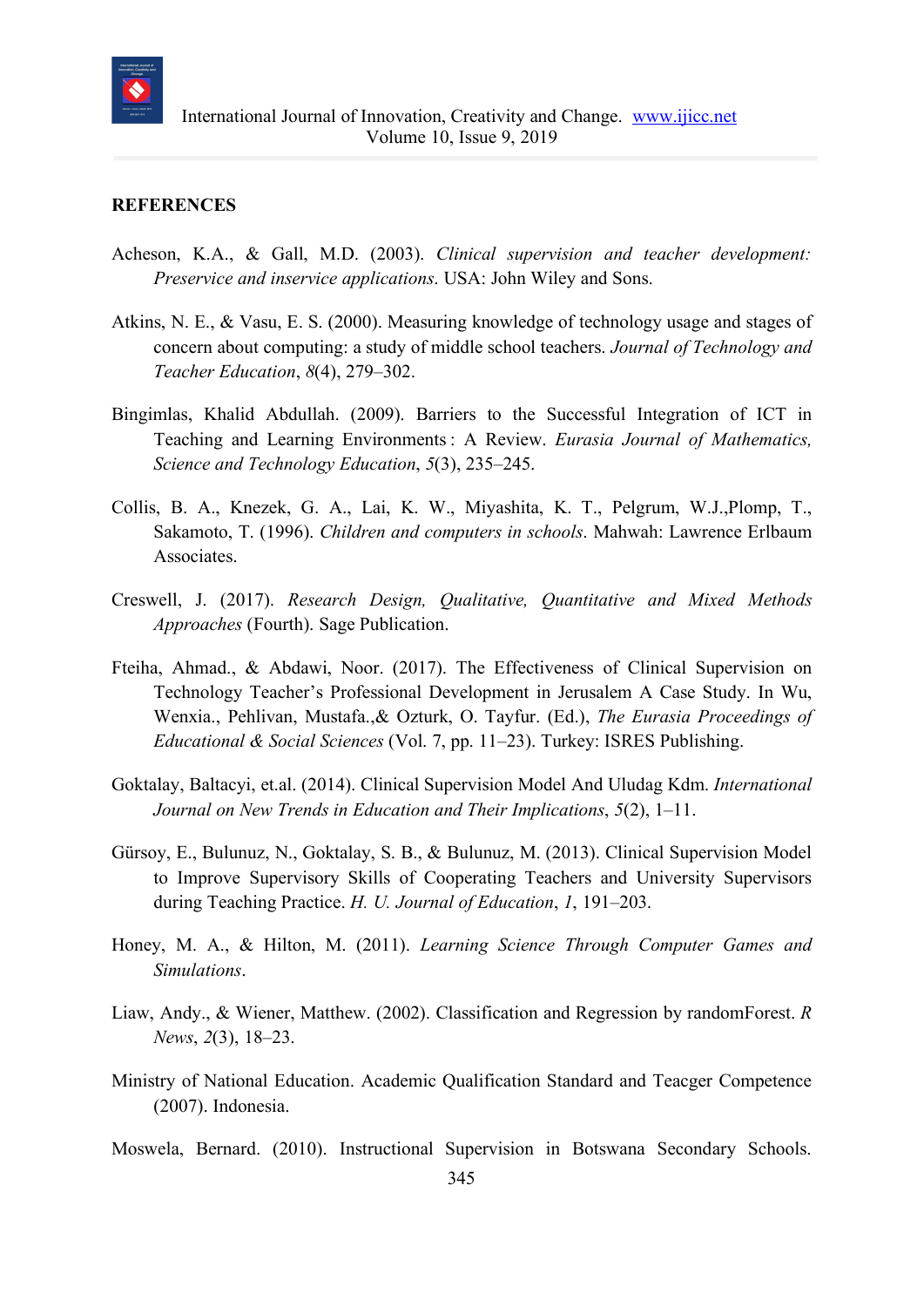

*Educational Management Administration & Leadership*, *38*(1), 71–87. https://doi.org/10.1177/1741143209351811

- Moswela, B., & Mphale, L. M. (2015). Barriers to Clinical Supervision Practices in Botswana Schools. *Journal of Education and Training Studies*, *3*(6), 61–70. https://doi.org/10.11114/jets.v3i6.1054
- Nabhani, M., Bahous, Rima., &, & Sabra, H. (2015). Teachers' and Supervisors' Views on Clinical Supervision: A Case Study from Lebanon. *The Educational Forum*, *79*(2), 116–129. https://doi.org/10.1080/00131725.2014.1002591
- Nurfatah., & Rahmad, Nur. (2018). Pelaksanaan Supervisi oleh Kepala Sekolah dan Pengawas Sekolah. *Jurnal Manajemen, Kepemimpinan, Dan Supervisi Pendidikan*, *3*(1), 137–148.
- Openshaw, L. (2012). *Challenges In Clinical Supervision*. USA: NACSW Convention.
- Puttick, G., Drayton, B., & Karp, J. (2015). Digital Curriculum in the Classroom: Authority, Control, and Teacher Role. *International Journal of Emerging Technologies in Learning*, *10*(4), 11–20.
- Ropp, M. M. (1999). Exploring individual characteristics associated with learning to use computers in preserviceteacher preparation. *Journal of Research on Computing in Education*, *31*(4), 402–424.
- Rousmaniere, Tony. (2014). Using Technology to Enhance Clinical Supervision and Training. In *The Wiley International Handbook of Clinical Supervision* (1st ed., pp. 204–237). United Kingdom.
- Rudy, C. P. (2015). The perspective of curriculum in Indonesia on environmental education. *International Journal of Research Studies in Education*, *4*(1), 77–83.
- Sarfo, Frederick Kwaku., &, & Cudjoe, Benjamin. (2016). Supervisors ' Knowledge and Use of Clinical Supervision to Promote Teacher Performance in basic schools. *International Journal of Education and Research*, *4*(1), 87–100.
- Sulivan, S., & Glanz, J. (2000). *Supervision that improves teaching, strategies and techniques*. California: Corwin Press, Inc.
- Uslu, O. (2012). Effect of The Professional Development Program on Turkish Teachers: Tehcnology Integration along with Attitude towards ICT in education. *The Turkish Online Journal of Educational Technology*, *11*(3), 115–127.